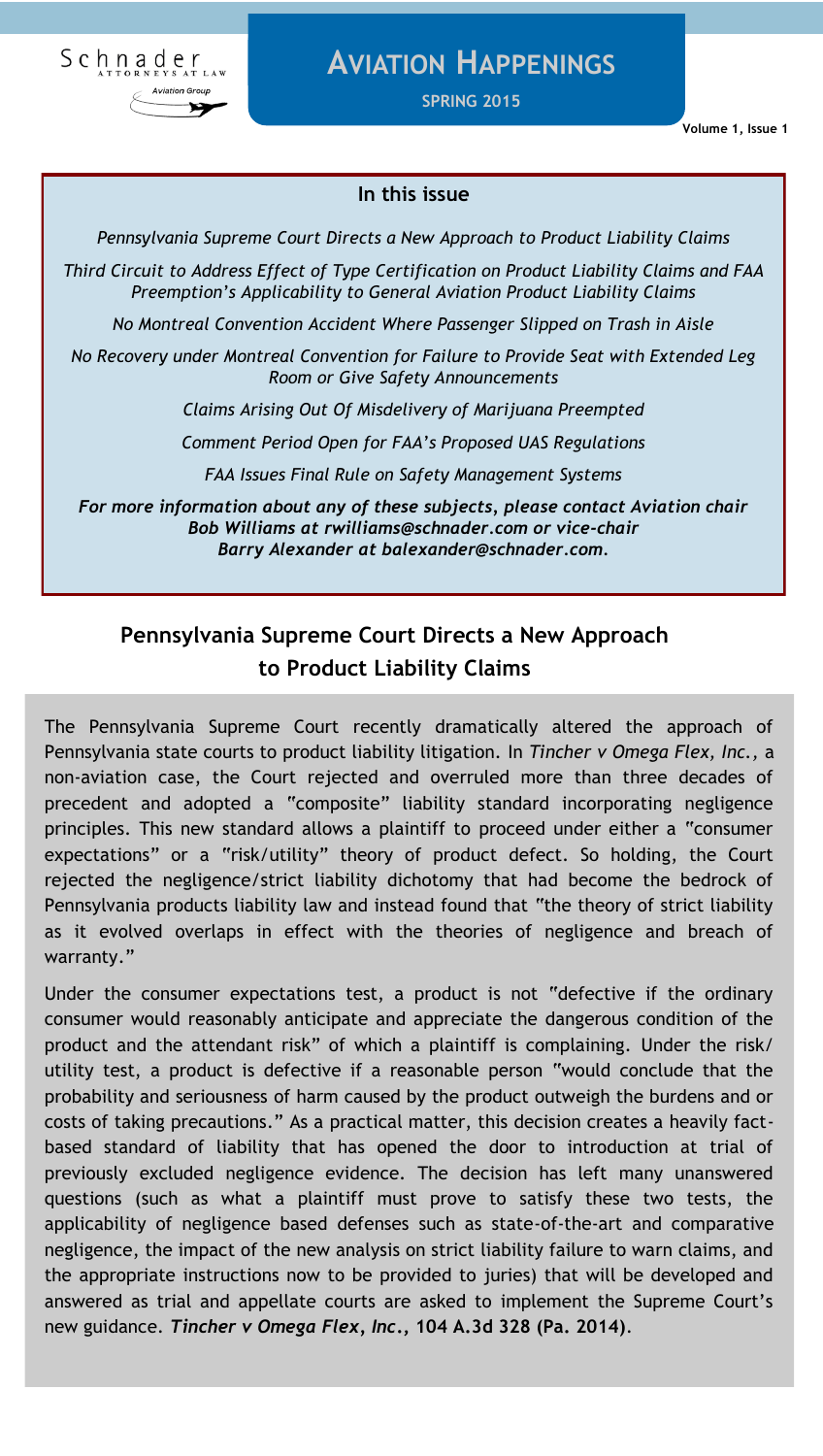# **Third Circuit to Address Effect of Type Certification on Product Liability Claims and FAA Preemption's Applicability to General Aviation Product Liability Claims**

After nearly seven years, and a tortured history in the Middle District of Pennsylvania, two issues in Sikkelee v. Precision Airmotive Corp. are before the Third Circuit Court of Appeals: 1) Is an FAA grant of a type certificate conclusive evidence that the design of the certificated part met the standard of care?; and 2) Does federal preemption as outlined in *Abdullah v. American Airlines, Inc.*, 181 F.3d 363 (3d Cir. 1999), apply in a general aviation products liability context? In the decision from which this appeal arises, the district court, somewhat surprisingly, held that the issuance of a type certificate for an engine was sufficient proof of compliance with federal design regulations and, despite acknowledgement that *Abdullah*'s applicability in this context leaves gaps in the regulatory scheme, did not disturb its earlier decision to apply *Abdullah* in the general aviation context.

On appeal, plaintiff-appellant is arguing that the district court's holding regarding the type certificate amounts to blanket immunity for the certificate holder and that Abdullah's preemption holding, which is that the federal government has preempted the field of aviation safety, should be read narrowly to pertain only to commercial operations. Plaintiff-appellee Lycoming argues in opposition that 1) allowing a jury to find a violation of the standards of care embodied in the federal regulations where the FAA has previously issued a type certificate confirming compliance with those regulations would circumvent the standards themselves; and 2) the design and certification of aircraft components falls squarely within the entire field of air safety as defined in *Abdullah*. Plaintiff-appellant may file a reply brief by April 13, after which oral argument will be scheduled. *Sikkelee v. Precision Airmotive Corp.***, No. 4:07-cv-00886, 2014 U.S. Dist. LEXIS 126204 (M.D. Pa. Sept.10, 2014), appeal pending**  *Sikkelee v. Precision Airmotive Corp.***, No. 14-4193 (3d Cir.).**

#### **Community Spotlight**

Ginger was a one-and-a-half-year-old Briard abandoned in rural North Carolina that was showing signs of aggressive behavior, which led to a decision by animal control to put her

down. A Greensboro, North Carolina shelter intervened to save her and, while bathing and examining her, the shelter's vet discovered she wasn't aggressive by nature, but pregnant. Funding ran out, and despite the vet's finding, Ginger needed to find a home quickly or she would be put down.





Ginger, Bob's son Connor, and Bob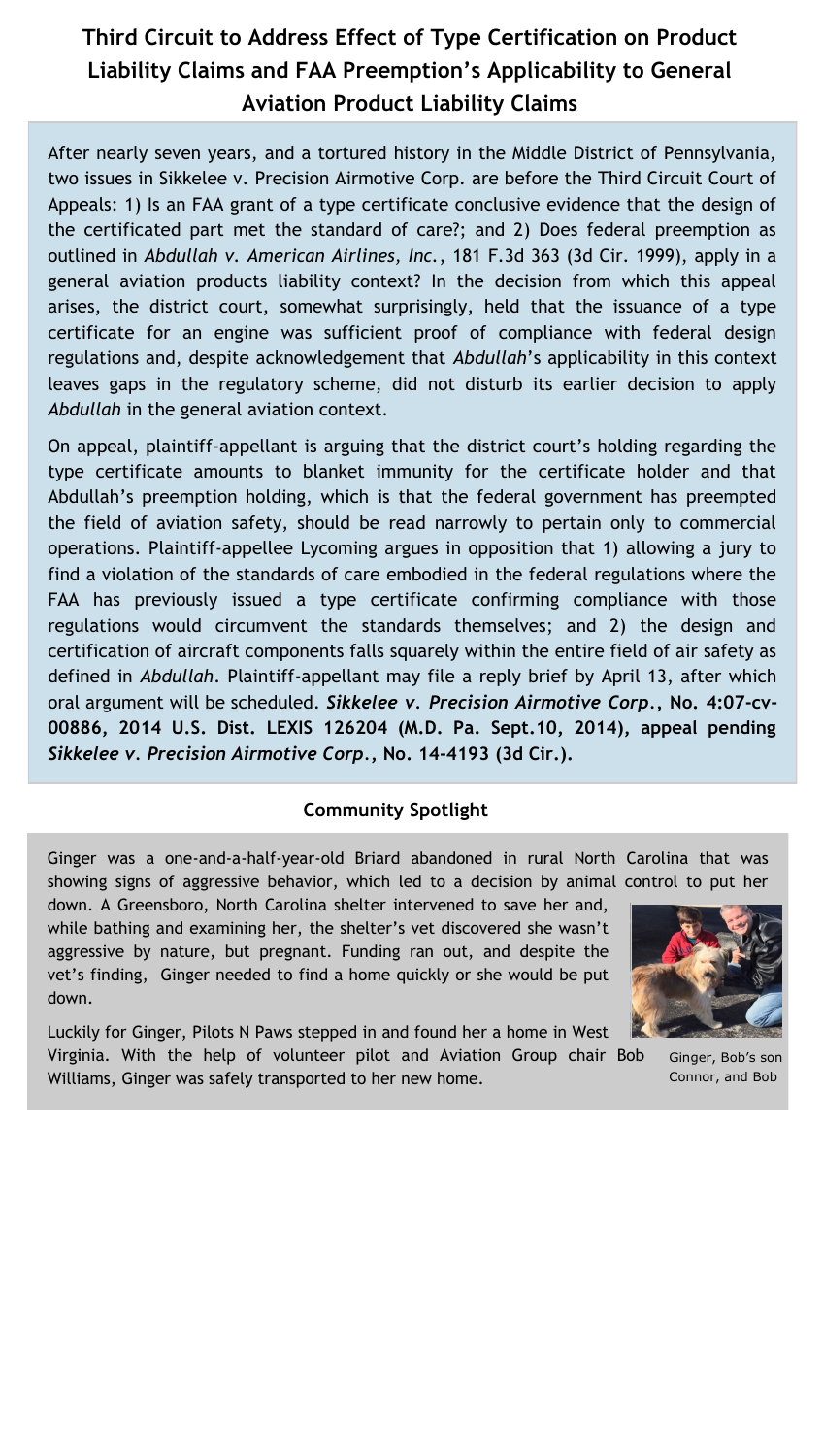## **No Montreal Convention Accident Where Passenger Slipped on Trash in Aisle**

In *Vanderwall v. United Airlines, Inc.*, a passenger brought common law negligence and Montreal Convention claims to recover for a torn ACL sustained when she slipped on a piece of plastic wrap in the aisle as she returned from the lavatory during a flight from Houston, Texas to London, England. The cabin lighting was dimmed to allow for sleeping at the time of the incident. Plaintiff testified that she did not see the wrapper when she left her seat to use the lavatory, and that she had substantial experience flying on commercial flights. The court granted United's motion for summary judgment, holding that the incident did not constitute a Montreal Convention "accident" because it was not "unexpected or unusual" for trash to be present on the floor of an aircraft during a long international flight. The record showed that



there was not an exorbitant amount of litter on the floor, and that the flight attendants complied with airline and industry standards for walking the cabin to collect trash. The court dismissed the negligence claims as preempted by the Convention. *Vanderwall v. United Airlines, Inc.*, **2014 U.S. Dist. LEXIS 8494 (S.D. Fla. Jan. 26, 2015).**

## **No Recovery under Montreal Convention for Failure to Provide Seat with Extended Leg Room or Give Safety Announcements**

The *pro se* plaintiff commenced litigation to recover for emotional injuries, alleging breach of contract and "discrimination under a kaleidoscope of federal statutes" arising out of Turkish Airlines' failure to provide him with an exit row seat or a seat with extra leg room, or to provide any information regarding safety during the flight or illuminate the seat belt sign prior to landing. The court found as a preliminary matter that the Montreal Convention applied to and preempted both the breach of contract and federal discrimination claims. The court then granted Turkish Airlines' motion to dismiss for failure to state a claim under the Montreal Convention because the plaintiff did not allege an Article 17 "accident," as the failure to assign the plaintiff a new seat with more leg room was neither unexpected nor unusual, or a "bodily injury," as he allegedly suffered only emotional injury. *Naqvi v. Turkish Airlines, Inc.***, 2015 U.S. Dist. LEXIS 21239 (D. D.C. Feb. 23, 2015).**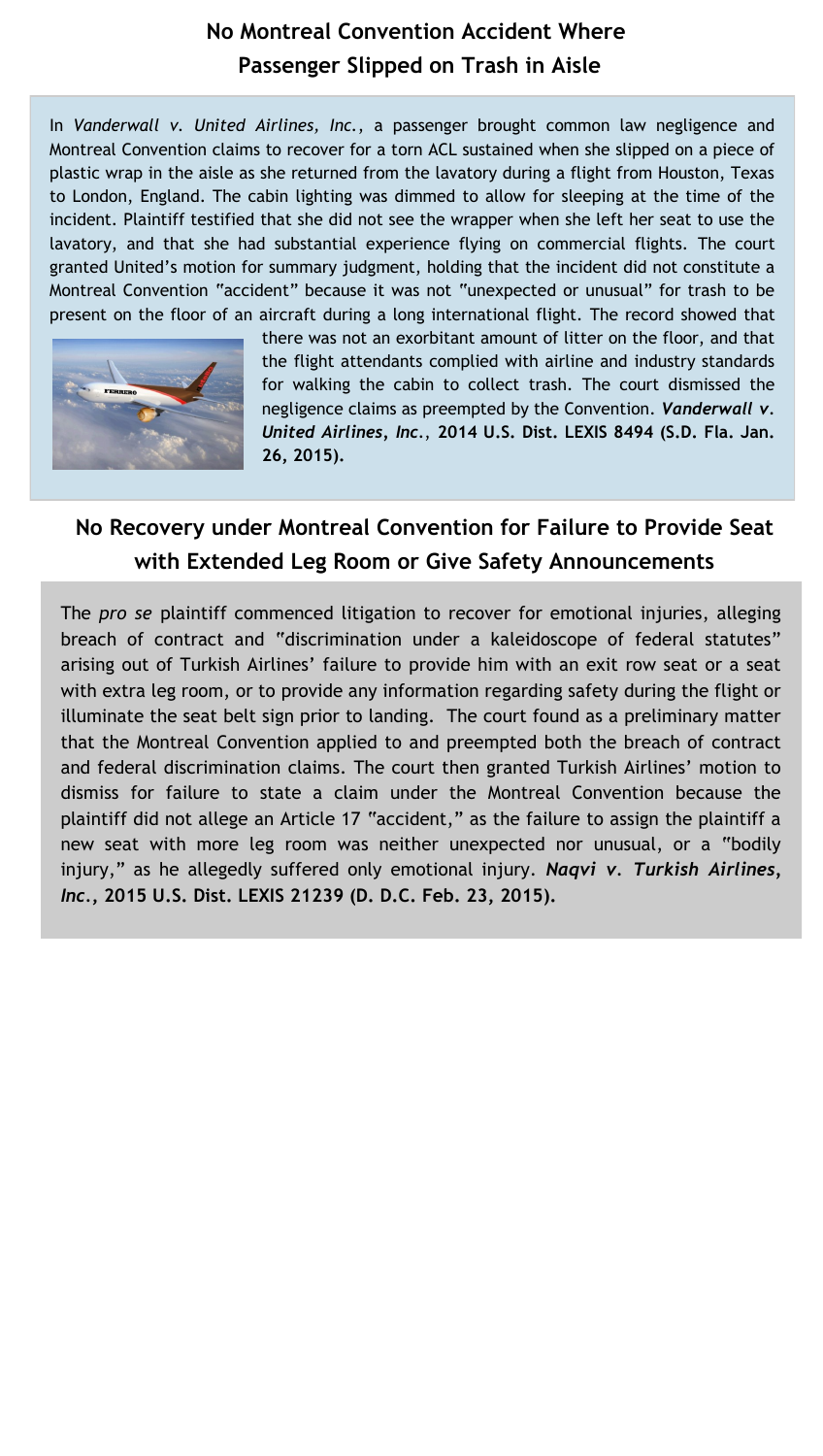#### **Claims Arising Out Of Misdelivery of Marijuana Preempted**

The plaintiff asserted claims for invasion of privacy, negligent infliction of emotional distress and negligence against FedEx arising out of a package of marijuana that was mislabeled by FedEx and delivered to her. Immediately upon receipt of the package, the plaintiff contacted the police, who expressed concern for the plaintiff and her child, and requested that FedEx refrain from disclosing the actual delivery address. Although the plaintiff and her daughter were not injured, they alleged fear and anxiety as a result of the three men coming to the house to retrieve the misdelivered package.

The First Circuit Court of Appeals affirmed the district court's dismissal of the plaintiff's claims on the ground that they were preempted by the Airline Deregulation Act. The First Circuit applied a two-part inquiry focused on 1) whether the plaintiff's claim was predicated on a "law, regulation or other provision having the force and effect of law," and 2) whether the claim was sufficiently "related to" FedEx's prices, routes or services to warrant preemption, and found that these claims arising out of FedEx's mislabeling and misdelivery of a package satisfied the inquiry. In so holding, the First Circuit held that it was irrelevant that the plaintiff was not the customer for whom the service was undertaken. *Tobin v. Federal Express Corp.,* **775 F.3d 448 (1st Cir. 2014).** 

#### **Comment Period Open for FAA's Proposed UAS Regulations**

On February 23, 2015, the FAA issued a Notice of Proposed Rulemaking for the regulation of commercial operation of small Unmanned Aerial Systems (UAS). UAS advocates breathed a sigh of relief, as the proposed regulations are not as onerous as had been feared, particularly insofar as they require neither airworthiness certification, nor traditional pilot's licenses and medical certificates. They do, among other things, require registration of the UAS and a newly created operator's certificate that focuses on aeronautical knowledge, and restrict operations to daylight, line-of-sight, 100 mph or less and an altitude of 500 feet or less above ground level.

About halfway through the sixty-day public comment period (which ends April 24, 2015), the docket presently contains well in excess of 1,000 comments by commercial and private operators of manned aircraft, UAS operators and enthusiasts, educators, and concerned individuals without any apparent aviation background. The comments largely favor the proposed regulations, with much of the debate focused on the propriety of the daylight, line-of-sight and altitude restrictions. Comments from nonaviation professionals express concerns about enforcement, liability and insurance, and privacy – *including a threat to shoot UAS down with a 12-guage shotgun!* Absent at this time are comments from certain large aviation stakeholders, such as the Air Line Pilots Association, which has been a prolific commenter on applications for Certificates of Authority to operate UAS, pursuant to Section 333 of the FAA Modernization Act. Such groups may be waiting until the end of the comment period to have the last word. **80 FR 9544 (February 23, 2015), Docket ID FAA-2015-0150.**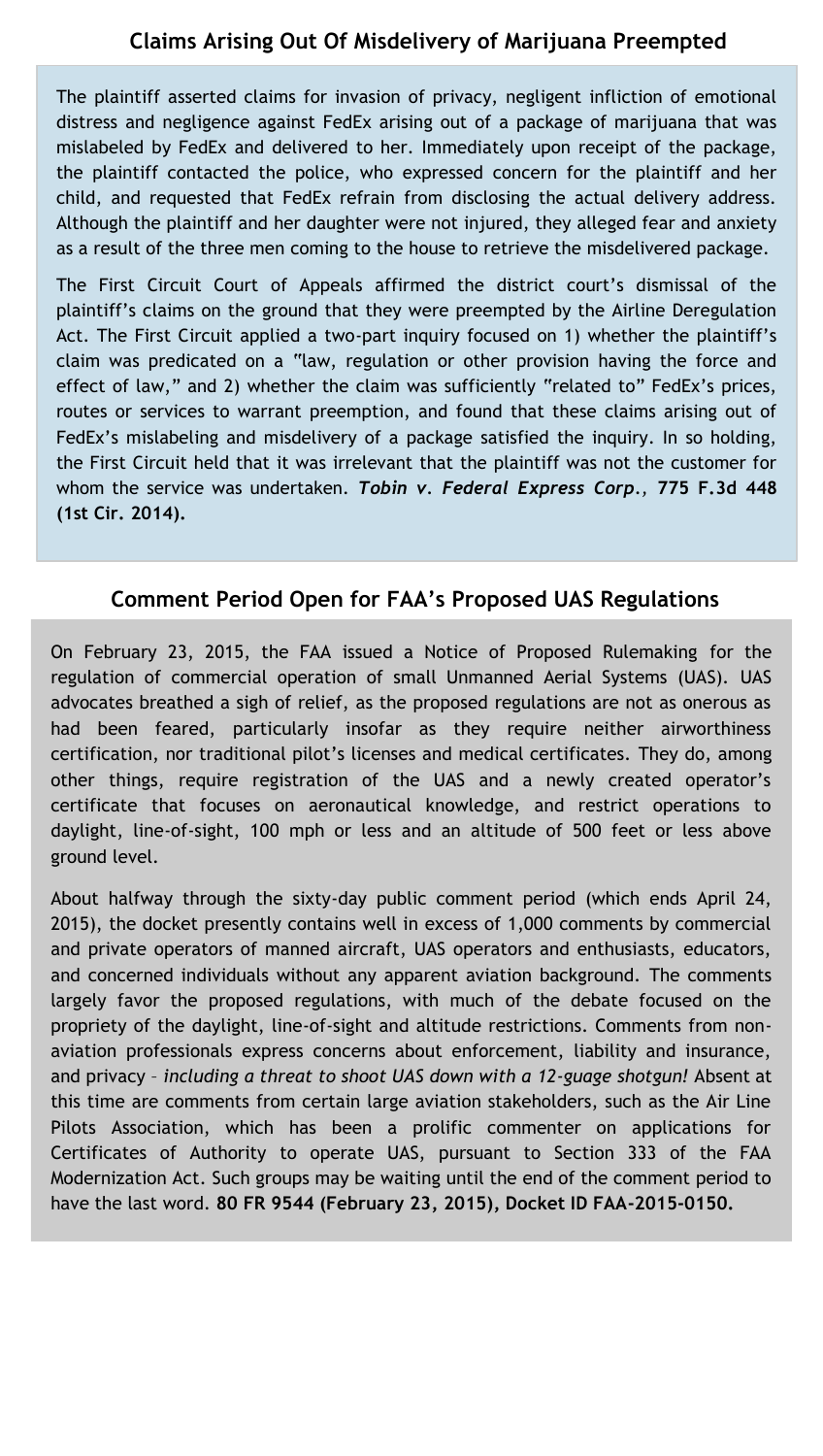- Denny Shupe will present at the 8th Annual McGill Conference on International Aviation Liability and Insurance, to be held April 17-18, 2015, in Montreal, Canada. He is part of a panel exploring "Flying Over Conflict Zones: The Legacy of Malaysian Airlines Flight 17" on Friday, April 17.
- Bob Williams, Barry Alexander, and Denny Shupe are speakers at the 2015 Aviation Insurance Association Conference on May 2 in Colorado Springs, Colorado. Bob's presentation will focus on state-by-state variation in insurance law, and how it can impact aviation claims. Denny and Barry will be discussing the lessons to be learned by aviation insurers and practitioners in the wake of the recent dispute over \$750 million in additional insurance coverage between BP and Transocean/its insurers, and the Texas Supreme Court's ruling.
- Bob Williams is a panelist at ACI's 7th National Forum on Defending and Managing Aviation Claims & Litigation, which runs June 1-2, 2015 in New York, New York. He will examine "UAS (Unmanned Aerial System): Material Developments with FAA Regulations, Insurance Coverage Issues with Use of UAS, User Capabilities/Products on the Market, and Understanding the Nuances with the Certification Process for UAS Commercial Usage" on Monday, June 1.
- Jon Stern will be a panelist at the ABA's National Institute on Aviation Litigation in New York on June 4, 2015. His panel will address helicopter safety and litigation of helicopter accidents.
- Denny Shupe discussed "Duty stations! Crisis control, insurance and liability" at the International Air Transport Association (IATA) Legal Symposium in Seoul, South Korea on Friday, February 27. The conference took place February 25-27.
- Barry Alexander spoke at the 2015 Embry-Riddle Aviation Law and Insurance Symposium on January 29, 2015. He discussed "'Let Me Be Clear: BP is Responsible For This Leak; BP Will Be Paying the Bill' - Why the President Spoke Too Soon and Aviation Insurers Should be Paying Attention!" The Syposium was held January 28-30 in Orlando, Florida.

#### **FAA Issues Final Rule on Safety Management Systems**

On March 9, 2015, the FAA's Final Rule requiring that all certificate holders under Part 121 of the Code of Federal Regulations (U.S. domestic passenger and cargo operators) implement Safety Management Systems ("SMS") became effective. Under this rule, carriers must implement SMS by 2018. As the FAA itself has stated, "SMS is the formal, top-down, organization-wide approach to managing safety risk and assuring the effectiveness of safety risk controls." According to the FAA, SMS promotes a safety culture to improve the airline's overall performance, using four key components— Safety Policy, Safety Risk Management, Safety Assurance and Safety Promotion. The FAA estimates that the rule will cost airlines \$224.3 million over 10 years. In addition to that cost, carriers have rightly voiced concerns as to whether the data collected as part of SMS could be protected from disclosure pursuant to Freedom of Information Act requests or civil discovery. Time will tell if/how SMS, and the extra data collected, will impact airline liability for passenger incidents/accidents. **80 FR 1308 (January 8, 2015) , Docket ID FAA-2009-0671.**